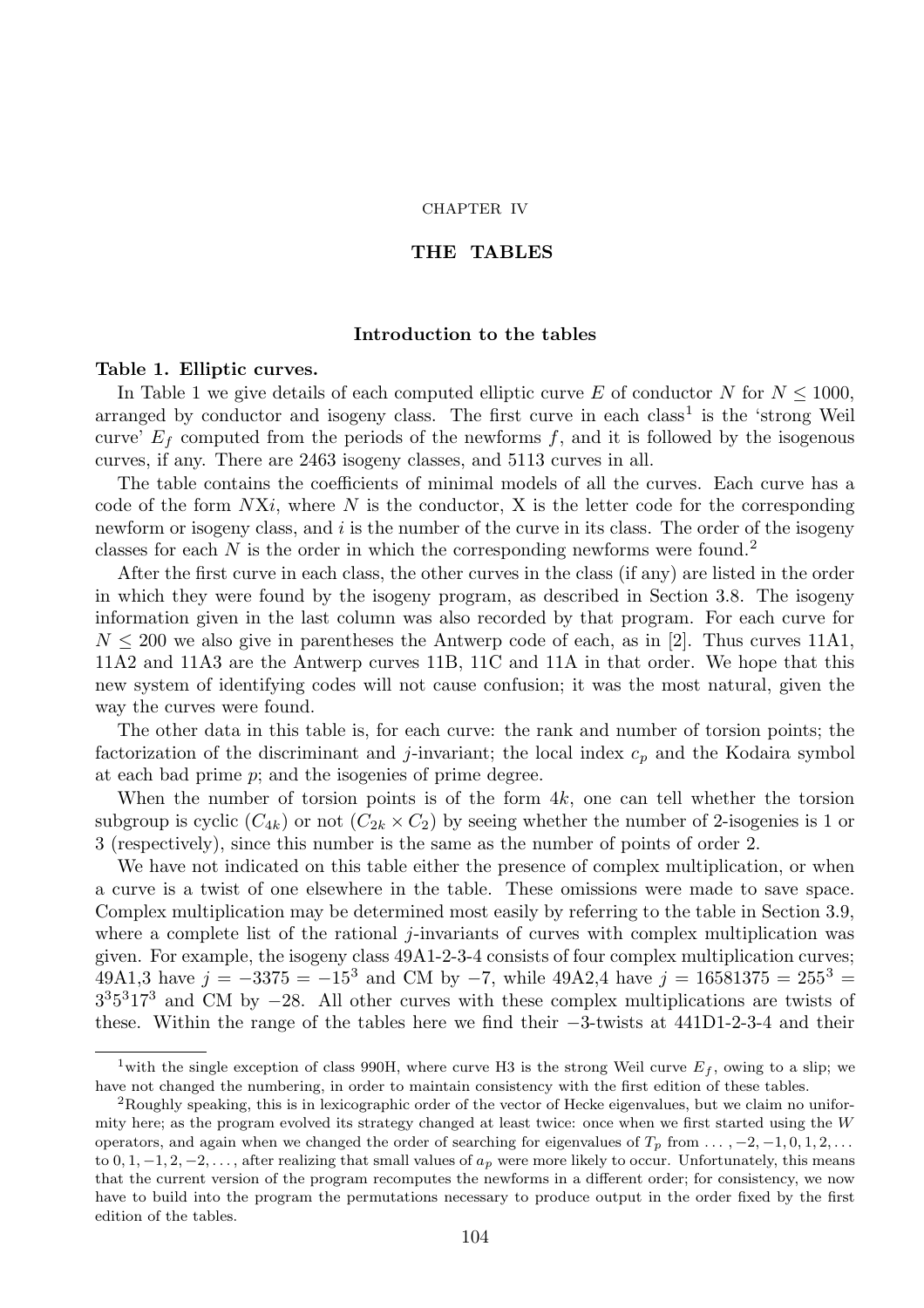−4-twists at 784H1-2-3-4. As remarked earlier, the presence of complex multiplication can also be spotted in Table 3, where half the Hecke eigenvalues will be zero.

In the non-complex multiplication case, unless N is divisible by  $D^2$  the twist with discriminant D of a (non-complex multiplication) newform at level N will have level  $\text{lcm}(N, D^2) > N$ ; thus a necessary condition for a newform to have a twist earlier in the table is that its level should be divisible by a square. It is then usually easy to see which newform at a lower level is the twist. Table 3 can help here, since twisted newforms have the same Hecke eigenvalues  $a_p$ up to sign. Thus we can determine when two isogeny classes of curves are twists of each other, since each class corresponds to a newform. Once two isogeny classes have been identified as twists of each other, one can determine which curves in the first class are twists of which in the second by comparing  $i$ -invariants.

For example, consider level  $N = 704 = 2^6 \cdot 11$ . At this level three twists operate, with  $D = -4$ ,  $-8$  and  $+8$ . The 12 newforms form 6 pairs which are  $-4$ -twists of each other: A–K, B–C, D–F, E–I, G–J and H–L. Their ±8-twists, however, are all at lower levels. 704A and 704K are ±8 twists of 11A and 176B; 704D and 704F of 44A and 176C; 704E and 704I of 88A and 176A; 704G and 704J of 352A and 352C; 704B and 704C of 352B and 352D; and 704L and 704H of 352E and 352F (respectively). Thus of the 24 newforms, we only have 6 up to twists, whose first representatives are 11A, 44A, 88A, 352A, 352B and 352E. The first of the corresponding sets of isogeny classes consists of three curves, linked by 5-isogenies: 11A3-1-2; 176B1-2-3; 704A1-2-3; 704K1-2-3 (respectively). (Note that in order to keep to our convention that the first curve in each class is the 'strong Weil curve', we were not able to number the curves in the classes in such a way that the numbers in twisted classes correspond: being the 'strong' curve is not preserved under twisting, as this example shows.) Also the classes 44A, 176C, 704D, 704F each consist of a pair of curves linked by 3-isogeny: in this case the first curves do all correspond under twisting. Each of the other isogeny classes consists of a single curve.

# Table 2. Mordell–Weil generators.

The second table contains generators for the Mordell–Weil group (modulo torsion) of the first curve<sup>3</sup> in each isogeny class of curves of positive rank. In the case of rank 1 curves, this generator P is unique up to replacing P by  $\pm P + Q$  where Q is a torsion point; in rank 2 cases, the given generators  $P_1$ ,  $P_2$  could be replaced by  $aP_1 + bP_2 + Q_1$  and  $cP_1 + dP_2 + Q_2$ , where  $ad - bc = \pm 1$  and  $Q_1$ ,  $Q_2$  are torsion points.

To save space, we only list generators for one curve in each isogeny class. (Generators for the other curves may be obtained from the author's ftp site given below.) As in Table 1, for  $N \leq 200$  we give in brackets the Antwerp code of the curve.

For  $N \leq 200$  there are some discrepancies with Table 2 of [2]: the generators for 143A and 154C are omitted there; the point  $(0, 2)$  on 155D has order 5, with  $(2, 5)$  being a generator of infinite order; and on 170A, a generator is  $P = (0, 2)$ , and the point  $(2, 1)$  given in [2] is  $-2P$ .

## Table 3. Hecke eigenvalues.

In Table 3 we give the Hecke eigenvalues for all the rational newforms at all levels up to  $N = 1000$ . As in [2], we give the eigenvalue  $a_p$  for all  $p < 100$  not dividing N, and the  $W_q$ eigenvalue  $\varepsilon_q$  for all primes q dividing N.

Almost all of these numbers could be computed from the modular curves themselves, as listed in Table 1, by the formulae of Section 2.6. For  $p \nmid N$ , the eigenvalue  $a_p$  is equal to the trace of Frobenius of the curve, which is easily computed as in Section 3.9. When  $q \parallel N$ , we have  $-\varepsilon_q = a_q = 1 + q - |E(\mathbb{F}_q)|$ . However when  $q^2 | N$  we cannot recover  $\varepsilon_q$  this way, since then  $a_q = 1 + q - |E(\mathbb{F}_q)| = 0$ . We did in fact check in each case that the Hecke eigenvalues and traces of Frobenius agreed for all  $p < 1000$ .

<sup>3</sup>except for class 990H, where we give the generator for curve 990H3 as this is the strong Weil curve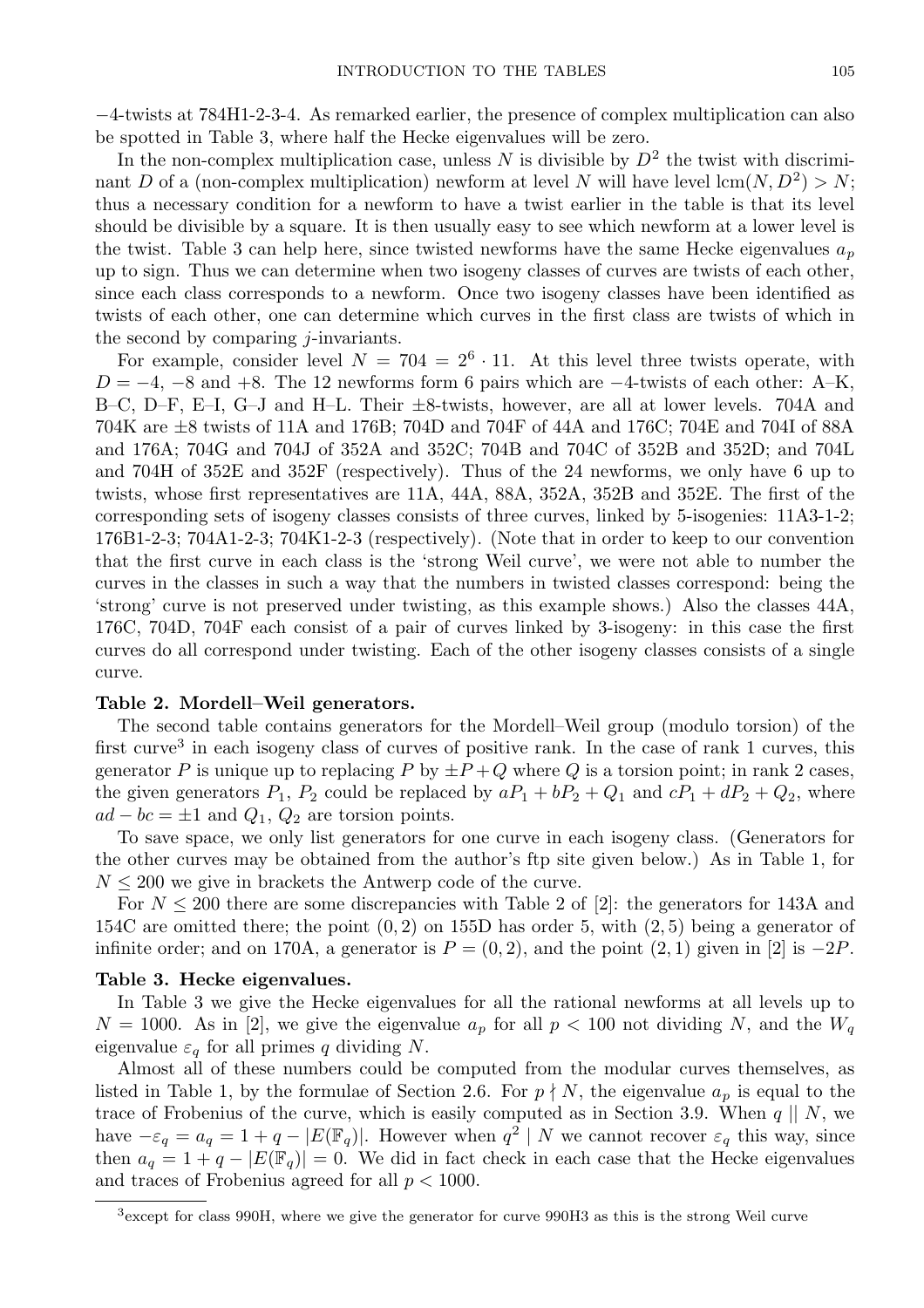Each newform is identified by its level  $N$  and a letter, as in Table 1. Thus 50A is the newform corresponding to the curve 50A1 (and by isogeny to 50A2,3,4), while 50B corresponds to curves 50B1,2,3,4. As in Table 1, for  $N \leq 200$  we give in brackets the Antwerp codes, for ease of cross-reference.

## Table 4. Birch–Swinnerton-Dyer data.

In this table we present the data pertaining to the Birch–Swinnerton-Dyer conjectures for the modular curves  $E = E_f$  of conductor N up to 1000 attached to rational newforms f in  $S_2(N)$ . In each case we list the following quantities:

- $\bullet$  the rank r
- the period  $\Omega(f) = \Omega(E);$
- the value of  $L^{(r)}(E,1)/r! = L^{(r)}(f,1)/r!$ ;
- the regulator R of  $E(\mathbb{Q})$ ;
- the ratio  $L^{(r)}(E,1)/r!\Omega R;$
- $\bullet$  and finally the quantity S defined as

$$
S = \frac{L^{(r)}(f,1)}{r! \Omega(f)} / \frac{(\prod c_p) R}{|E(\mathbb{Q})_{\text{tors}}|^2} .
$$

Note that some of these quantities are computed from the newform  $f$ , while others are computed from the curve  $E$ . Some can be obtained from either: for example, we know that the analytic rank is in each case equal to the Mordell–Weil rank. When the rank is 0, we use the exact value of the ratio ratio  $L(f, 1)/\Omega(f)$  obtained via modular symbols; dividing by the rational number  $\prod c_p / \left| E(\mathbb{Q})_{\mathrm{tors}} \right|^2$ , we thus obtain an exact rational value for S. This was equal to 1 in all but four cases:  $S = 4$  for 571A1, 960D1 and 960N1, and  $S = 9$  for 681B1. These are consistent with the data concerning the order of  $III(E/\mathbb{Q})$  coming from the two-descent which we carried out: in the three cases 571A1, 960D1 and 960N1 and in no other cases there are homogeneous spaces (2-coverings of  $E$ ) which have points everywhere locally, but on which we could find no rational point. Since these curves are modular, and we know that  $L(E, 1) \neq 0$ in each case, we know that the rank is in fact 0 (by Kolyvagin's result), so that  $|III[2]| = 4$ in each case. For the Birch–Swinnerton-Dyer conjecture to hold we would need to establish  $|III| = 4$ . This should be possible using the methods of Rubin and Kolyvagin.

When the rank is positive the ratio is computed from three approximations to the values of  $L^{(r)}(f,1)$ , R and  $\Omega(E)$ . Thus in these cases we only compute an approximation to the value of  $S$ ; but in all cases in the tables this value was equal to 1 to within the accuracy of the computation. These values are listed as 1.0 in the table to emphasize the fact that they were obtained as approximations.

#### Table 5. Parametrization degrees.

This table shows, for each newform f, the degree of the modular parametrization  $X_0(N) \to$  $E_f$ , together with the prime factorization of the degree.

### Some remarks on the computations

We have implemented the algorithms described in Chapter 2 and run them for all N up to 5077. For a summary of the results obtained over this range, see the end of this section.

In the first phase of the computation for each N, we worked in the smaller space  $H^+(N)$ and found rational newforms, storing in a data file the number of forms, and for each, the rational number  $L(f, 1)/\Omega(f)$  and a certain number of Hecke eigenvalues including all the  $W_q$ eigenvalues. We also stored enough modular symbol information that if we needed more Hecke eigenvalues later we could resume the calculation with the minimum of repetition. At this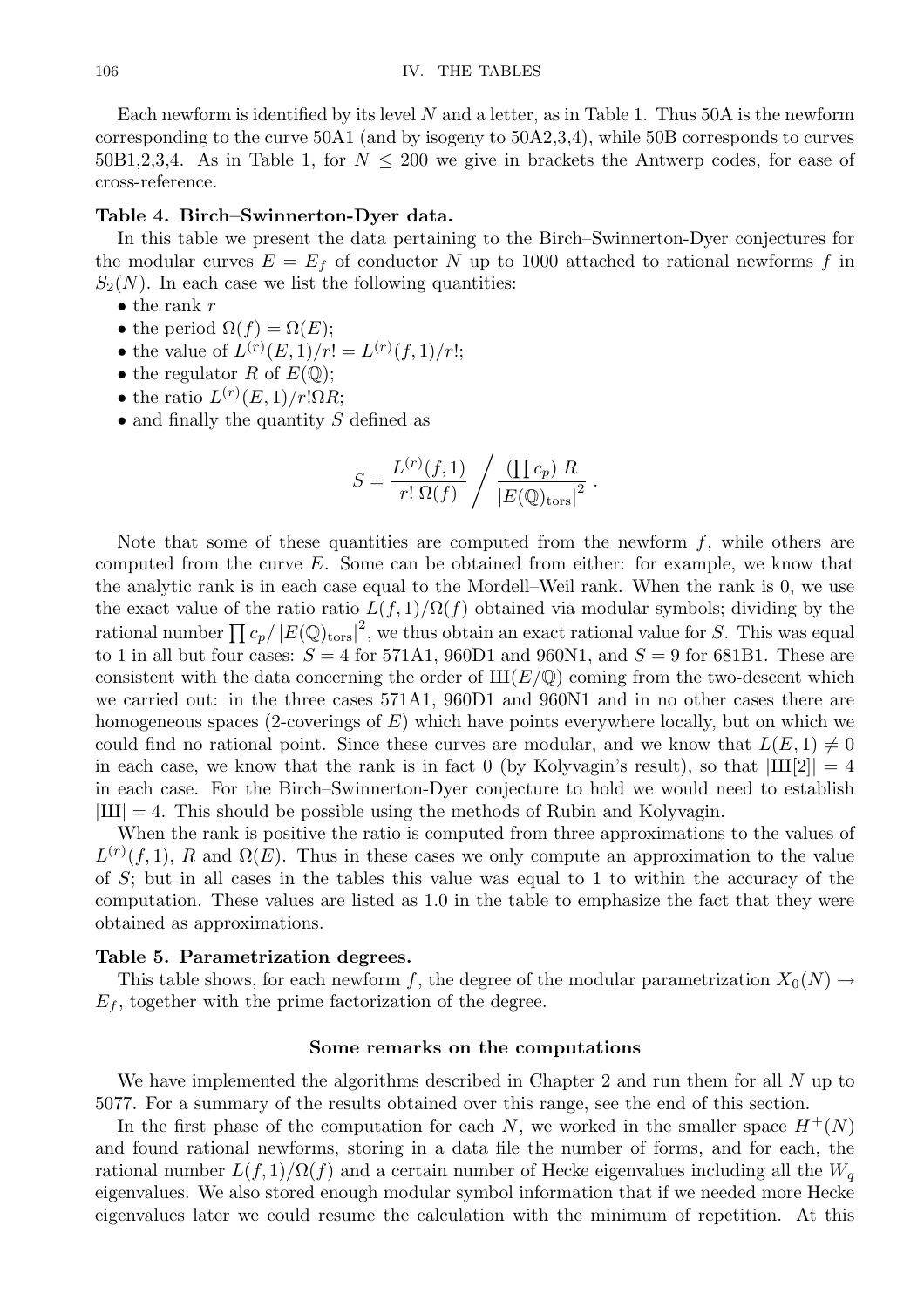stage we already had all the data given in Table 3 below, and knew the sign of the functional equation (and hence the parity of the analytic rank) and whether or not  $L(f, 1) = 0$ . Thus we had enough to guess the analytic rank as  $0, 1$  or  $2$ ; and in each case this preliminary estimate turned out to be correct, since no curves of rank greater than 2 were found for  $N < 5077$ .

The second phase was to work in  $H(N)$ , using the eigenvalues already known, to find the period lattices, the approximate  $c_4$  and  $c_6$  invariants of the modular curves, and hence their (rounded) coefficients. These coefficients were stored. We also stored information about the twisting primes l and matrices used to evaluate the periods. In some cases the first pass through this phase did not produce  $c_4$  and  $c_6$  to sufficient precision; this tended to happen when their values were large and when the auxiliary primes  $l$  were also large. In such cases we went back to phase 1 to compute more eigenvalues, so that we could evaluate more terms of the relevant series. The re-evaluation of the periods given more  $a_p$  was then very fast, as we had all the relevant information stored and merely had to sum the series. In very few cases did we need to use  $a_p$  for  $p > 5000$ .

We then implemented and ran the algorithms of Chapter 3 on the resulting curves, including finding all curves isogenous to them. Checking that the  $c_4$  and  $c_6$  invariants were indeed those of a minimal model of a curve of conductor  $N$  was in fact done by the program which computed them in the first place, so that we could tell when sufficient accuracy had been obtained. Starting from a file containing the coefficients of the original 'strong' curves  $E_f$ , we ran the isogeny program to produce a larger file with the complete list of curves, together with information on the degrees of the isogenies linking them. This file was then used by a further program which produced the T<sub>EX</sub> source code for Table 1, with all the other data there being recomputed or read from files.

The number of torsion points was computed by the method of Section 3.3.

The rank was first guessed as the smallest possible value consistent with the Birch–Swinnerton-Dyer conjecture, given that we knew whether  $L(E, 1)$  was zero and the sign of the functional equation; this value  $r = 0$ , 1 or 2 was then confirmed as the analytic rank by the computation of  $L^{(r)}(f,1)$ . When  $r=0$  or 1 it then follows that the Mordell–Weil rank of  $E(\mathbb{Q})$ is also r by Kolyvagin's results. In almost all cases, including all of those where  $r = 2$ , we verified this using our two-descent rank program. The exceptional cases were for curves with no rational two-torsion and very large coefficients, where the two-descent would have taken too long. In these cases we did know (independently of Kolyvagin) that the given value of r was a lower bound, since we always found that number of independent generators of infinite order.

The case  $r = 2$  occurs only 18 times in these tables, with the following curves: 389A, 433A, 446D, 563A, 571B, 643A, 655A, 664A, 681C, 707A, 709A, 718B, 794A, 817A, 916C, 944E, 997B and 997C. In each case, there are no isogenous curves.

Apart from the rank, all the other data in Table 1 was computed by our implementation of Tate's algorithm.

The generators given in Table 2 were obtained by the methods of Section 3.5, where we first searched for the expected number of independent points of infinite order, and then refined these where necessary to be sure we had generators of the curves (modulo torsion), and not of a subgroup of finite index. In most cases the generators were found immediately; the hard ones to find were those with most digits, and particularly those which are not integral. For the last few to be found, the modular refinements mentioned in Chapter 3 were essential. (For the record, the generator of 873C1 was first found not by search, but via Heegner points, during the July 1989 Durham meeting on L-series; by day we learned about the latest results of Rubin and Kolyvagin, and about Heegner points, while by night we applied some of these ideas in a new program, which eventually came up with the elusive point.) We also found generators on the isogenous curves; see [16] for details of this.

Table 4 was produced by a program which took as data the Hecke eigenvalues, sign of